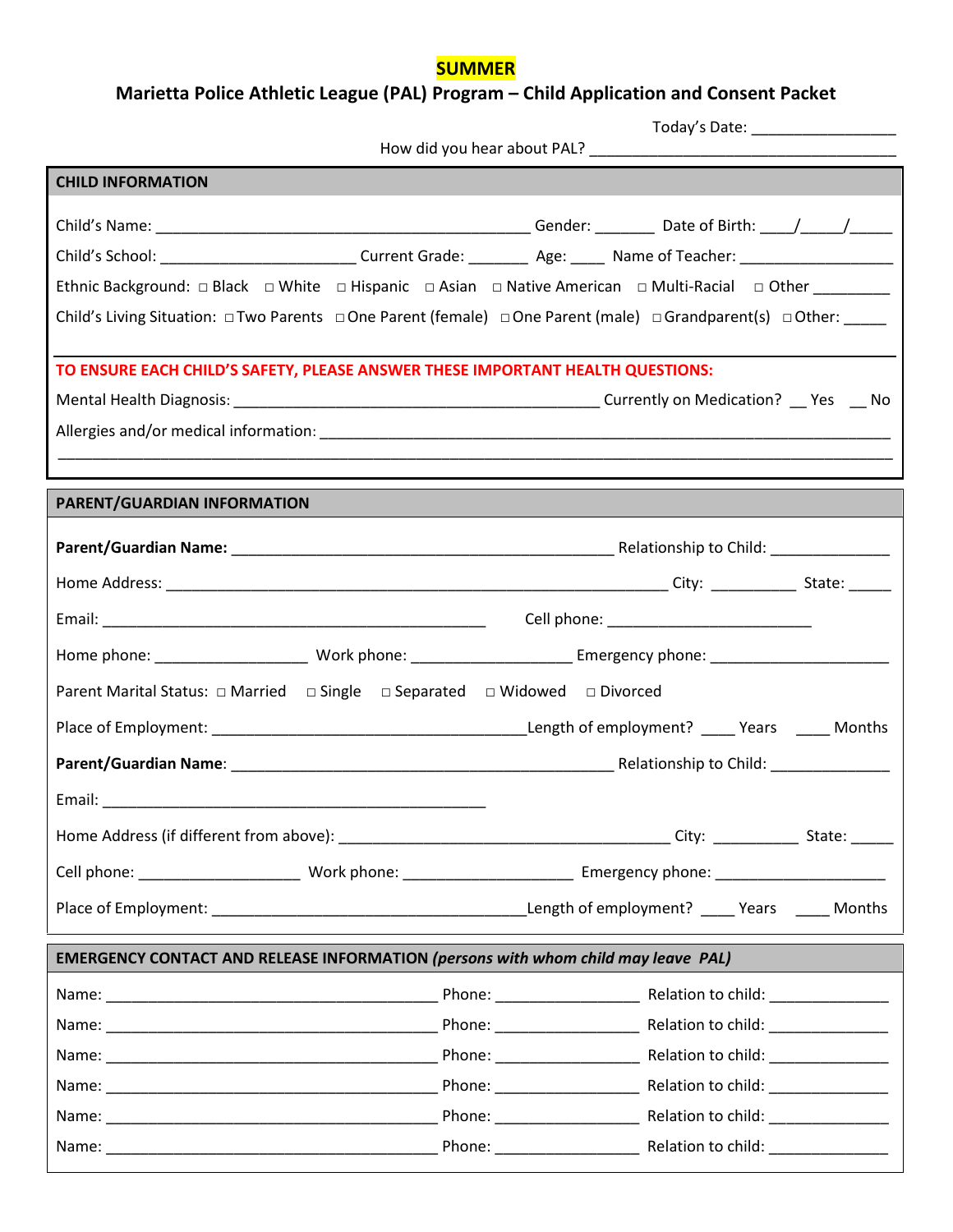## **Marietta PAL Commitment Pledge**

As a member of Marietta PAL, your child will have the opportunity to participate in many great experiences. At the same time, he/she has the privilege and responsibility of serving as a role model in the community. This is a very important commitment that must be taken seriously.

*Please read the following requirements carefully together as a family and initial next to them to show your understanding of and commitment to each.*

# **To allow my child to attend FREE PAL Programming**

\_\_\_\_\_ I acknowledge that I must attend at least one parent workshop or community building event AND one volunteer activity each program session in order for my child to be eligible to attend programming for the subsequent program session. I understand, as well, that it is my responsibility to obtain information about the dates and times for these required activities.

\_\_\_\_\_ I acknowledge that my child must attend PAL programs regularly as scheduled for the entire program time and understand that he/she may miss no more than two scheduled days each session. I pledge for my child to remain in the PAL program for at least one school year or until the end of the program cycle. I understand that PAL seeks to develop a family environment and support system for all members and that exiting the program disrupts this objective.

\_\_\_\_\_ I pledge to offer support to the PAL program, whether that be volunteering with the program, joining our planning committee, chaperoning or carpooling to events, providing snacks or supplies, or other support.

\_\_\_\_\_\_\_\_\_\_\_\_\_\_\_\_\_\_\_\_\_\_\_\_\_\_\_\_\_\_\_\_\_\_\_\_\_\_\_\_\_\_\_\_\_\_\_\_\_\_\_\_\_\_\_ \_\_\_\_\_\_\_\_\_\_\_\_\_\_\_\_\_\_\_\_\_\_\_\_\_\_\_\_\_\_\_\_\_\_\_\_\_\_\_

| Parent/Guardian Signature | Date |
|---------------------------|------|
|---------------------------|------|

## **Child's Commitment Pledge:**

I pledge to always do my best and show respect to others.

\_\_\_\_\_ I pledge my commitment to Learning, Leading, and Serving. I understand that as a member of PAL I am making a commitment to my community, and I will work to be the best person I can be.

\_\_\_\_\_ I pledge to make PAL a priority. I know that I can miss a maximum of two days each program session.

\_\_\_\_\_\_\_\_\_\_\_\_\_\_\_\_\_\_\_\_\_\_\_\_\_\_\_\_\_\_\_\_\_\_\_\_\_\_\_\_\_\_\_\_\_\_\_\_\_\_\_\_\_\_\_ Child's Signature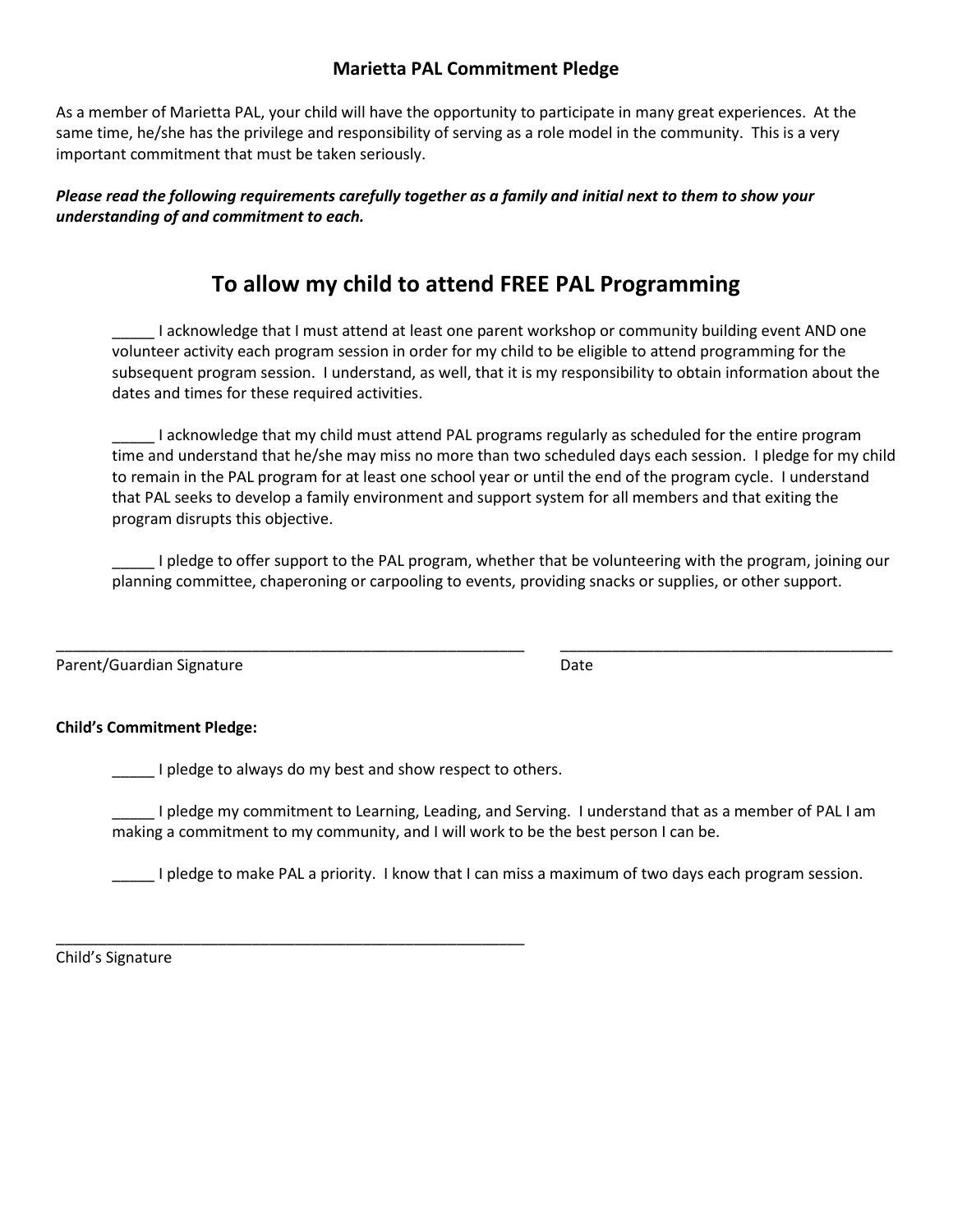## **Marietta PAL Consent Form**

## **Statement of Understanding and Program Policies Overview**

I give permission for my child to participate daily in the PAL Program as scheduled, as well as special events and fieldtrips, including transportation. I understand my child will participate in academic, leadership and life skills, character development, sports, recreational, and enrichment activities. I also understand and give permission for my child to attend several fieldtrips as a part of this program.

I acknowledge that PAL and its staff, board, partners, volunteers, and any individual acting as agents for PAL do not hold liability and will not be held responsible for medical, hospital, or other costs resulting from injuries that might occur by participating in program activities or in transportation to and from the place where activities are conducted. I also grant permission to the Marietta Police Athletic League to approve medical emergency transport and treatment of my child should it be deemed necessary.

I acknowledge that PAL does not discriminate on the basis of race, color, religion, national origin, age, disability, or gender in its employment practices or student programs.

I give permission for PAL. to use photos and images of my child and my child's likeness for news and publicity purposes, and I waive all claims to compensation for such use. I further acknowledge that the photographs in question will be only those in which my child is participating in a PAL activity and the photograph is one that is taken by a PAL staff member or an individual or agent acting as an agent of PAL.

I agree to make sure my child attends regular programming and special events, and acknowledge that he/she may miss no more than two days each program session. I agree to call PAL staff to inform them if my child will not be in attendance. I understand that failure to comply with these attendance requirements could result in disenrollment.

I agree to pick up my child at the time specified by PAL. I understand that I may be required to pay a late fee if I do not pick my child up on time.

I acknowledge that PAL staff will report suspected child abuse and neglect.

I acknowledge that my child will not be allowed to leave the facility without being escorted by the parent(s) or person authorized by the parent(s), or facility personnel.

I acknowledge that my child must be a resident of Marietta/Cobb County to attend PAL Programming, and I have attached proof of residency to this application.

I acknowledge that it is my responsibility to keep my child's records current to reflect any significant changes as they occur (i.e. telephone numbers, emergency contacts, child's health status, and dietary restrictions).

I acknowledge my right to a fair hearing in cases of denial of services, ineligible determination, or termination of services. I acknowledge that the hearing will be held with the Board of Directors of the program and the decision reached by the Board will be final.

I have read, understand, and agree to abide by the Statement of Understanding and the Program Policies of PAL and to cooperate with PAL staff and PAL Partners accordingly.

\_\_\_\_\_\_\_\_\_\_\_\_\_\_\_\_\_\_\_\_\_\_\_\_\_\_\_\_\_\_\_\_\_\_\_\_\_\_\_\_\_\_\_ \_\_\_\_\_\_\_\_\_\_\_\_\_\_\_\_\_\_\_\_\_\_\_\_\_\_\_\_\_\_\_\_\_ \_\_\_\_\_\_\_\_\_\_\_\_\_\_\_

Parent/Guardian Signature **Name of Child** Date Date

\_\_\_\_\_\_\_\_\_\_\_\_\_\_\_\_\_\_\_\_\_\_\_\_\_\_\_\_\_\_\_\_\_\_\_\_\_\_\_\_\_\_\_

Marietta PAL Signature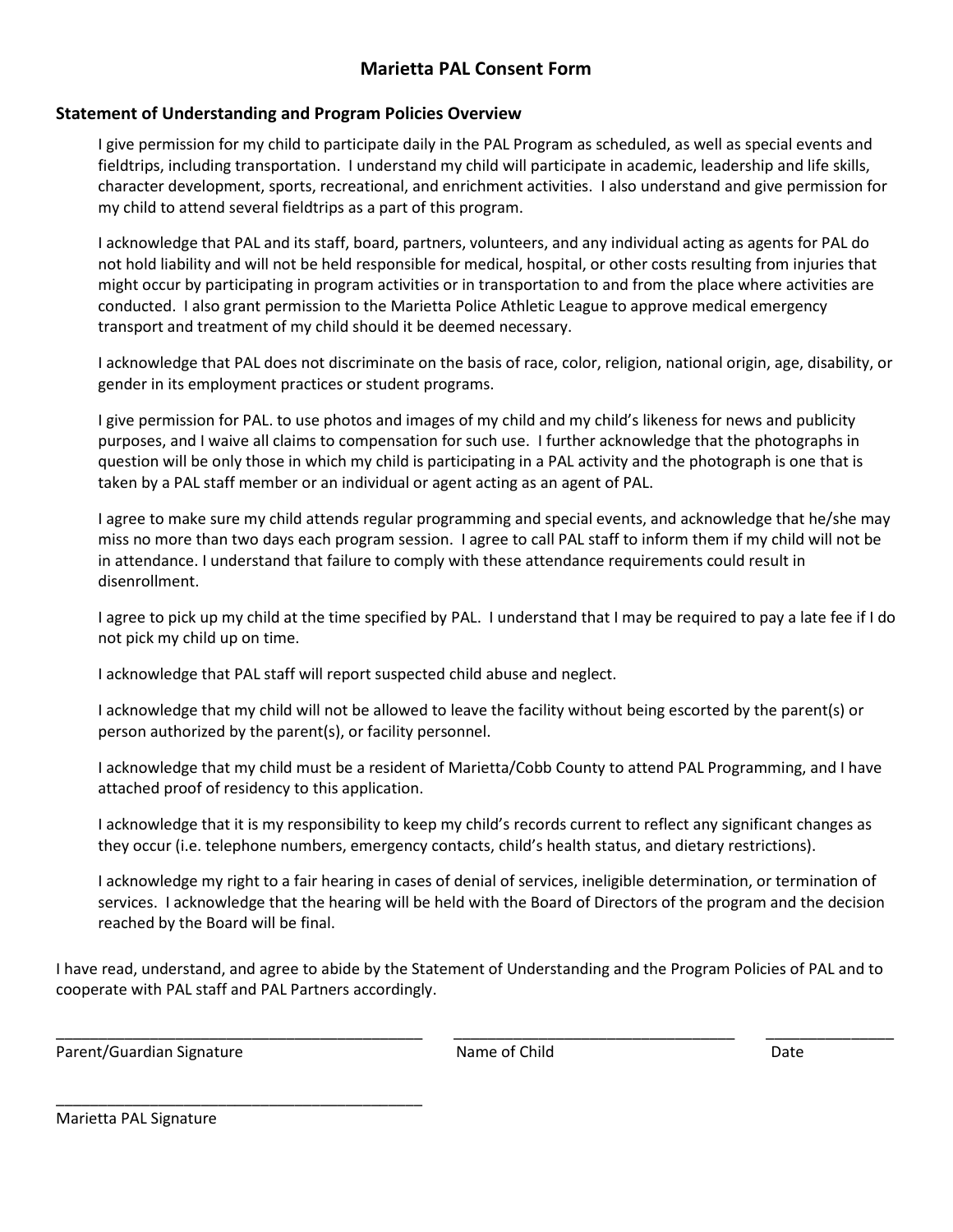# **M**arietta Police Athletic League Consent Form

#### Video Photo Release<sup>1</sup>

**I understand that during the Marietta (PAL) program and/or activity, my photograph and/or the photograph of my child may be taken by the Marietta PAL, producers, sponsors, organizer, and/or assigns. I agree that my photograph and/or the photograph of my child, including video photography, film photography, or other reproduction of my likeness or the likeness of my child, may be used without charge by the Marietta PAL, producers, sponsors, organizers and/or it's assigns for such purposed as they deem appropriate.**

#### **A u t h o r i z a t i o n t o T r e a t a M i n o r**

**I, the parent or legal guardian, of the child listed above, do hereby authorize and consent to any x-ray examination, anesthetic, medical, or surgical treatment rendered under the general or special supervision of any member of the medical staff and emergency room staff licensed under the provisions of the Medical Practice Act or a Dentist licensed under the provisions of the Dental Practice Act and on the staff of any acute general hospital or emergency care facility holding a current license to operate a hospital or emergency care facility from the State of Georgia Department of Public Health. I understand that this authorization is given in advance of any specific diagnosis, treatment or hospital care being required, but is given to provide authority and power to render care which the aforementioned physician, in the exercise of his/her best judgment, may deems advisable for my child. Further, I understand my child**  will be participating in inherently dangerous activities and agree to pay for my child's medical expenses. I understand that all effort shall **be made to contact me prior to rendering treatment to my child, but any of the above treatment will not be withheld if I cannot be reached. This authorization is given pursuant to the provisions of the Georgia Civil Code. This consent shall remain in effect until 31 December of the subject year.**

## **R e l e a s e f r o m L i a b i l i t y**

 $\overline{\phantom{a}}$ 

**In consideration of the acceptance of the application of my child, as a participant in any programs and/or activities of the Marietta PAL and its member chapters, I and my child hereby agree to assume all risks attendant upon myself and my child while participating in any sport, tutoring or mentoring programs and/or activities. I and my child hereby waive, release, and discharge any and all claims for damages for, death, personal injury, or property damage which I or my child may have, or which may hereafter accrue to me or my child, as a result of my child's participation in the sport, tutoring or mentoring program or activity. I agree to indemnify and hold harmless from liability the Marietta PAL, its member chapters and/or any of their agents, servants, or employees by reason of any accident, death, injury, or damages, to persons or property which I or my child may suffer while participating in the Marietta PAL program and/or activity. Thus release is intended to discharge in advance the Marietta PAL, its member chapters and/or any of their agents, servants, or employees by reason of any accident, death, injury or damages to persons or property which I or my child may suffer, from and against any and all liability arising out of or connected in any way with my or my child's participation in the Marietta PAL program and/or activity, even though that liability may arise out of negligence or carelessness on the part of the persons or entities mentioned above.**

**It is further understood and agreed that this waiver, release and assumption of risk is to be binding on my heirs and assigns, and the heirs and assigns of my child. I agree to assume all responsibility for any property damage or injury to any person caused by me or my child while participating in the Marietta PAL program and/or activity.**

**I have read, understand and approve the** *Authorization to Treat a Minor* **(with any restrictions I may have listed above), Release from Liability and the Video-Photo Release.**

| Parental/Guardian Signature: | Date: |
|------------------------------|-------|
|                              |       |
|                              |       |

|  | Furnished by the California Police Activities League, The How to Handbook for Establishing a Police or Sheriff's Activities League (PAL) in Your Community |  |  |  |  |
|--|------------------------------------------------------------------------------------------------------------------------------------------------------------|--|--|--|--|
|--|------------------------------------------------------------------------------------------------------------------------------------------------------------|--|--|--|--|